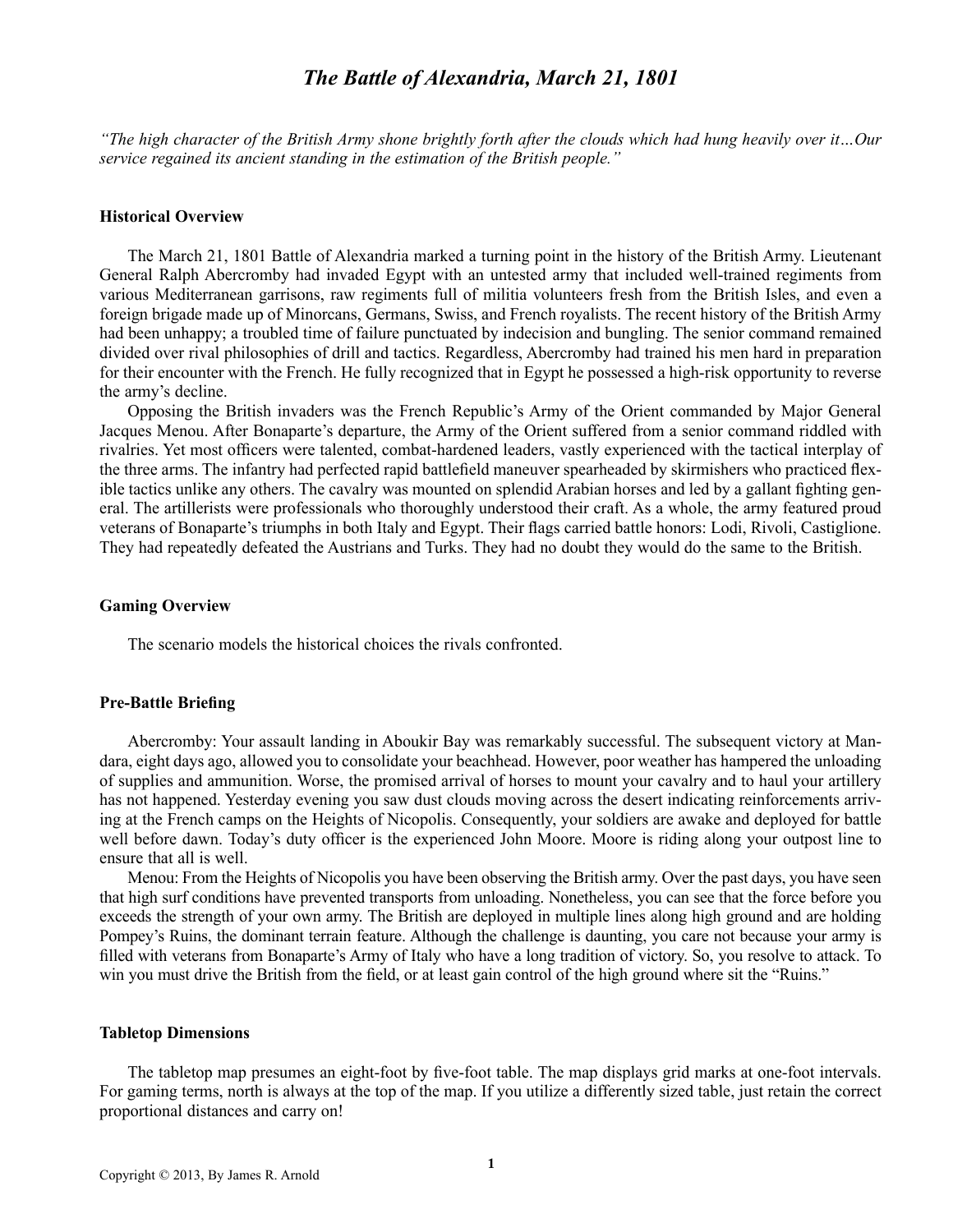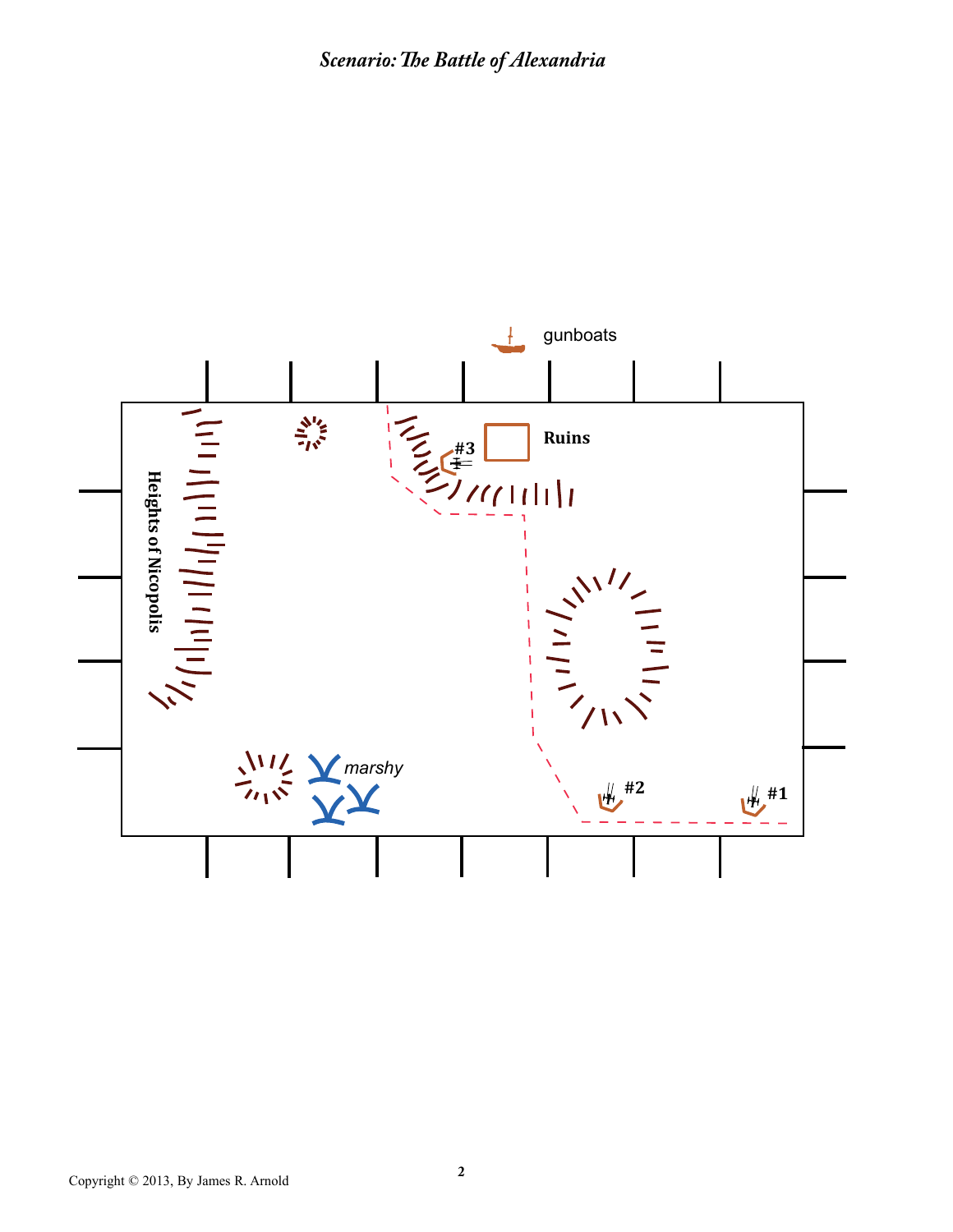# **Terrain**

The slope lines indicate ground that is higher than the flat desert. These are modest elevations that confer modest constraints on movement and combat. In my rule set, I slow uphill movement by one third and penalize an attacker who is charging uphill. Artillery stationed on the high ground may fire over the heads of friendly troops stationed on the slopes below.

Troops who enter the marshy ground move at half speed and lose any charge momentum.

The ruins provide a defensive advantage against both shock and fire attack.

The redoubts are light field works, providing a defensive advantage against both shock and fire attack. They provide no advantage if the attack or fire is striking from the open back side of the redoubt.

# **Time**

The French player has a choice when the game begins. It can start as early as 4 a.m. Once it begins it lasts six hours.

#### **Special Rules**

As noted on the order of battle, the bulk of the British cavalry is dismounted. However, the French player does not know this. Use mounted figures to show the deployment area of the British dismounted cavalry. Replace the "false" mounted figures with dismounted figures when a French unit gets within musket range or when the "false" cavalry moves.

The lack of horses also impaired the movement of the British artillery. For the duration of the game, British artillery should move at half rate. Also, for the second hour of combat, the British artillery is without ammunition due to completely bungled ammunition resupply. Beginning with the third hour, each British battery has enough ammunition to last for one more hour of firing as well as enough canister to fire once.

The gunboats are not subject to this constraint. They cannot fire before 5 a.m. and thereafter may move along the north edge and may move and fire.

# **Orders of Battle**

Strengths: The unit strengths are given in multiples of twenty-five real men. In other words, the historic returns, when available, are rounded to the nearest twenty-five. When lacking precise strengths, I used the nearest to the event returns or, as a last resort, historic authorized strength, adjusted for campaign conditions.

Reading the Orders of Battle: The list of units provides the unit name, the strength, and the morale rating.

Morale ratings include two terms: experience and élan. The two-tier morale ratings, with their experience and élan ratings, are provided to help you convert historical performance to your own game system or rule set.

Experience reflects the combination of a unit's training and previous exposure to combat. Experience levels progress from lowest to highest in the following way:  $M =$  militia;  $R =$  regular;  $V =$  veteran;  $E =$  elite. Militia are unreliable, having received minimal training with little or no combat experience. Regulars are the core of most armies. They have mastered formation changes and been exposed to the sights and sounds of combat. They are accustomed to the shock of battle. They are professional soldiers in all but name. Veterans share these qualities but in addition have demonstrated repeatedly combat endurance. The shock of battle seldom unnerves them. They are expected to perform even in a crisis.

Élan is a numerical measure of a unit's enthusiasm for battle on a ten-point scale with nine being the best, highest rating and ten representing unattainable perfection. Baseline élan values are six for militia (e.g. M6, meaning the unit has a sixty percent chance of passing morale by rolling a six or lower on a ten-sided die); seven for regulars (R7); eight for veterans (V8); and nine for elite (E9).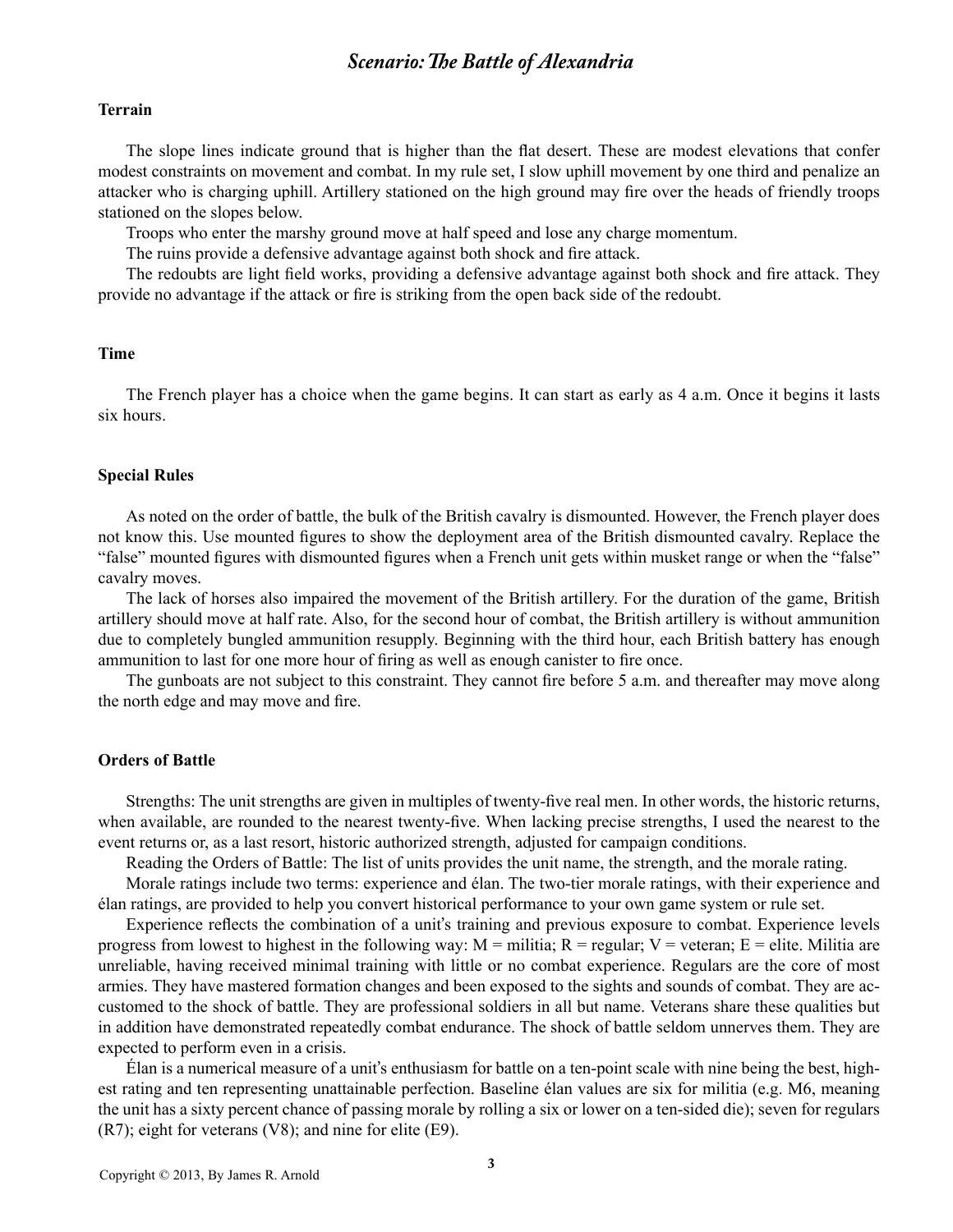

*British Deployment at the Battle of Alexandria*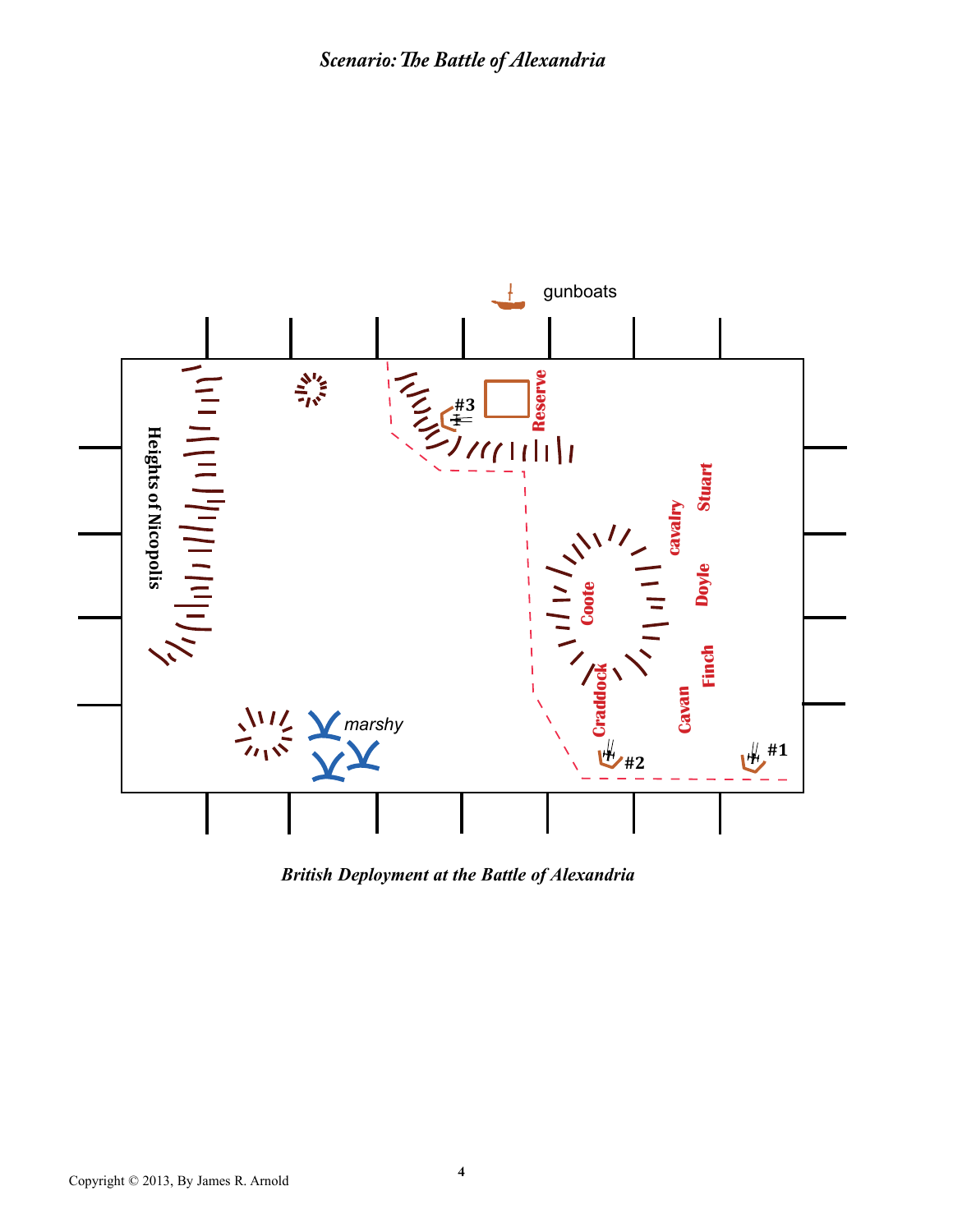Ratings can be refined to reflect special circumstances. Thus, Lanusse's division had shed its elite companies. Those elite companies formed converged units in Rampon's division. Accordingly, Lanusse's veterans have a rating of V7 while the rest of the regular French demi-brigades have a rating of V8 because they retained their elite companies.

# **Skirmishers**

Every French demi-brigade has an organic skirmish component. On the British side, only the Corsican Rangers can operate in skirmish order. (The organic British light companies had yet to master skirmish combat so that they could compete effectively with the French skirmishers).

#### **Starting Positions**

The British are placed in their historical alignment provided on the "British Deployment" map. Note that the Reserve Brigade can be distributed anywhere atop the hill or in the Ruins. The two mounted units are behind the Reserve Brigade and labeled "cavalry." The label "Finch" shows where the dismounted cavalry is deployed. Each of the three redoubts is occupied by an artillery crew.

The French have a choice: attack before dawn, in which case start anywhere west of the dotted red line. Units placed on the line are within close-range musket fire of the British. During the predawn hour, from 4 a.m. to 5 a.m., only close-range fire is allowed. No gunboat fire is allowed during the predawn.

If the French player decides to wait for daylight, then he deploys west of the dotted red line but outside of British musket range.

In either event, the French player can send a flank column along the southern edge. A mounted flank column (that can include some or all the French mounted force including the dromedary corps) can start the game off the board anywhere along the southern edge. If infantry are added to the flank column, the infantry starts the game off board along the southern edge no farther east than the marsh.

# **Victory Conditions**

**French decisive victory:** drive British from the field **French tactical victory:** hold the Ruins and the hill on which the Ruins sit **French marginal victory:** inflict more losses than absorb

**British decisive victory:** drive French from field and secure the Heights of Nicopolis **British tactical victory:** hold the Ruins and the hill on which the Ruins sit **British marginal victory:** inflict more losses than absorb

# **Additional Scenario**

After fighting this scenario, gamers may wish to ponder a "what if?" scenario; namely, what if Menou had chosen to remain on the defensive atop the Heights of Nicopolis and awaited attack. Gamers can try to wrest the heights from the French with the force at hand, and/or mount some or all of the British dismounted cavalry and give it a go.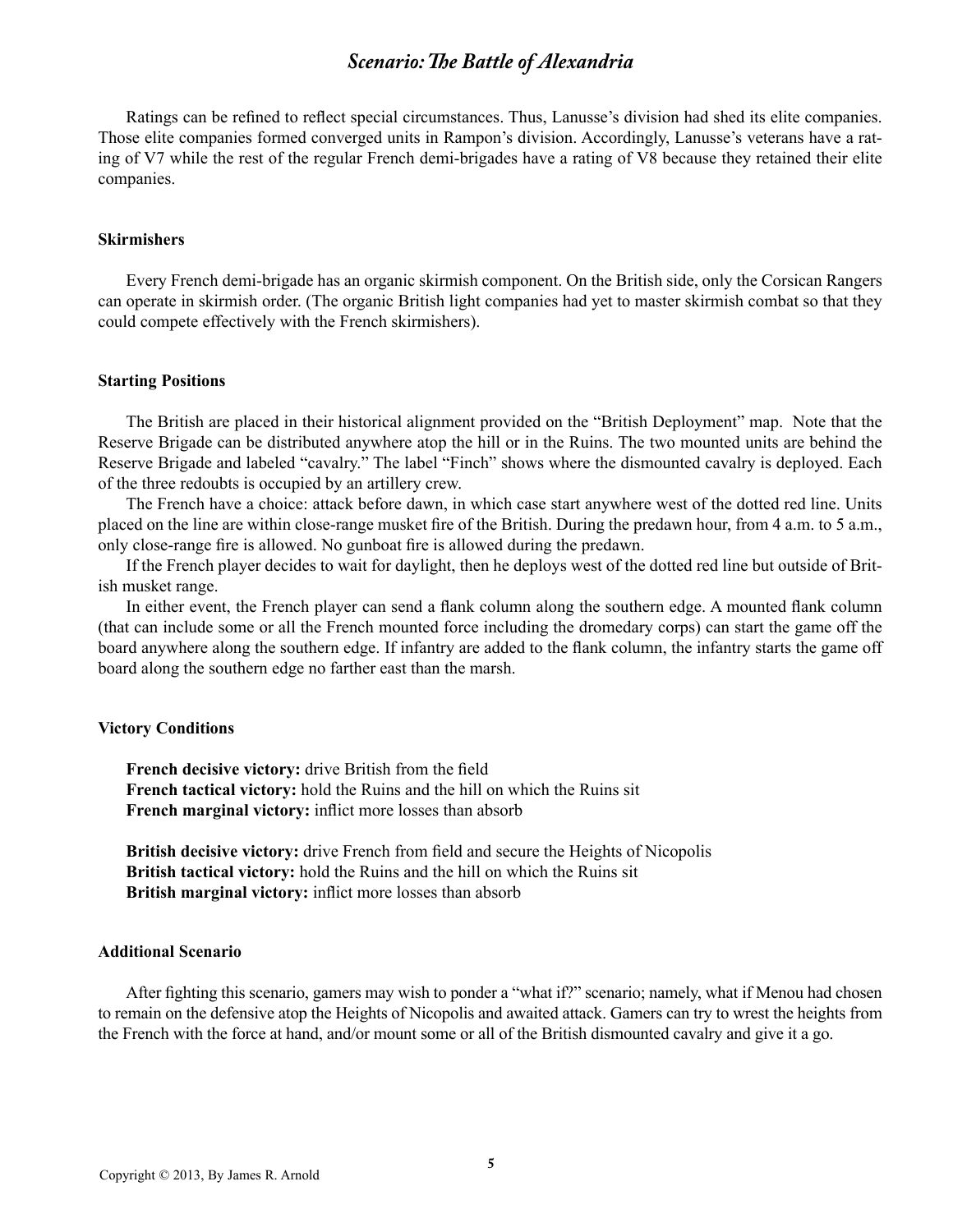# **ORDERS OF BATTLE**

# *Lieutenant General Ralph Abercromby (11,550 infantry; 725 cavalry, 600 artillery)*

| Guards Brigade Major General George Ludlow                                   |            |                |                |
|------------------------------------------------------------------------------|------------|----------------|----------------|
| Coldstream Guards                                                            | 675        | R9             |                |
| <b>Third Guards</b>                                                          | 725        | R9             |                |
|                                                                              |            |                |                |
| 1st Brigade Major General Eyre Coote                                         |            |                |                |
| 1st Royal Scots                                                              | 550        | R <sub>6</sub> |                |
| 1/54th West Norfolk                                                          | 425        | R7             |                |
| 2/54th West Norfolk                                                          | 425        | R7             |                |
| 92nd Gordon Highlanders                                                      | 150        | R <sub>8</sub> |                |
| 2nd Brigade Major General John Craddock                                      |            |                |                |
| 8th King's Own                                                               | 375        | R <sub>8</sub> |                |
| 13th First Somerset                                                          | 500        | R8             |                |
| 18th Royal Irish                                                             | 350        | R <sub>8</sub> |                |
| 90th Perthshire Volunteers                                                   | 625        | R <sub>8</sub> |                |
|                                                                              |            |                |                |
| 3rd Brigade Major General Richard Cavan                                      |            |                |                |
| 50th West Kent                                                               |            | 425            | R <sub>8</sub> |
| 79th Cameronian Volunteers                                                   |            | 525            | R <sub>8</sub> |
| 2/27 Inniskilling (seven companies)                                          |            | 325            | R7             |
| 4th Brigade Brigadier General John Doyle                                     |            |                |                |
| 2nd Queen's Royal                                                            |            | 475            | R7             |
| 30th Cambridgeshire                                                          |            | 350            | R <sub>8</sub> |
| 44th East Essex                                                              |            | 225            | R <sub>8</sub> |
| 89th Regiment                                                                |            | 325            | R <sub>8</sub> |
| Foreign Brigade Brigadier General John Stuart                                |            |                |                |
| Minorca Regiment                                                             |            | 825            | R <sub>6</sub> |
| De Roll's Regiment                                                           |            | 475            | R <sub>6</sub> |
|                                                                              |            | 475            | R <sub>6</sub> |
| Dillon's Regiment                                                            |            |                |                |
| Reserve Major General John Moore                                             |            |                |                |
| 23rd Welch Fusiliers                                                         |            | 400            | R <sub>6</sub> |
| 28th North Gloucestershire                                                   |            | 525            | R8             |
| 40th Second Somersetshire (four companies)                                   |            | 225            | R7             |
| 42nd Royal Highland (Black Watch)                                            |            | 600            | R <sub>8</sub> |
| 58th Rutlandshire                                                            |            | 400            | R <sub>8</sub> |
| <b>Corsican Rangers</b>                                                      |            | 175            | R <sub>6</sub> |
| Cavalry Brigade Brigadier General Edward Finch [225 mounted, 500 dismounted] |            |                |                |
| 11th Light Dragoons [one troop]                                              | 50 mounted |                | R7             |
| 12th Prince of Wales Light Dragoons                                          |            | 300 dismounted | R <sub>6</sub> |
| 26th Light Dragoons                                                          |            | 250 dismounted | R6             |
|                                                                              |            |                |                |

Hompesch's Hussars 125 mounted R6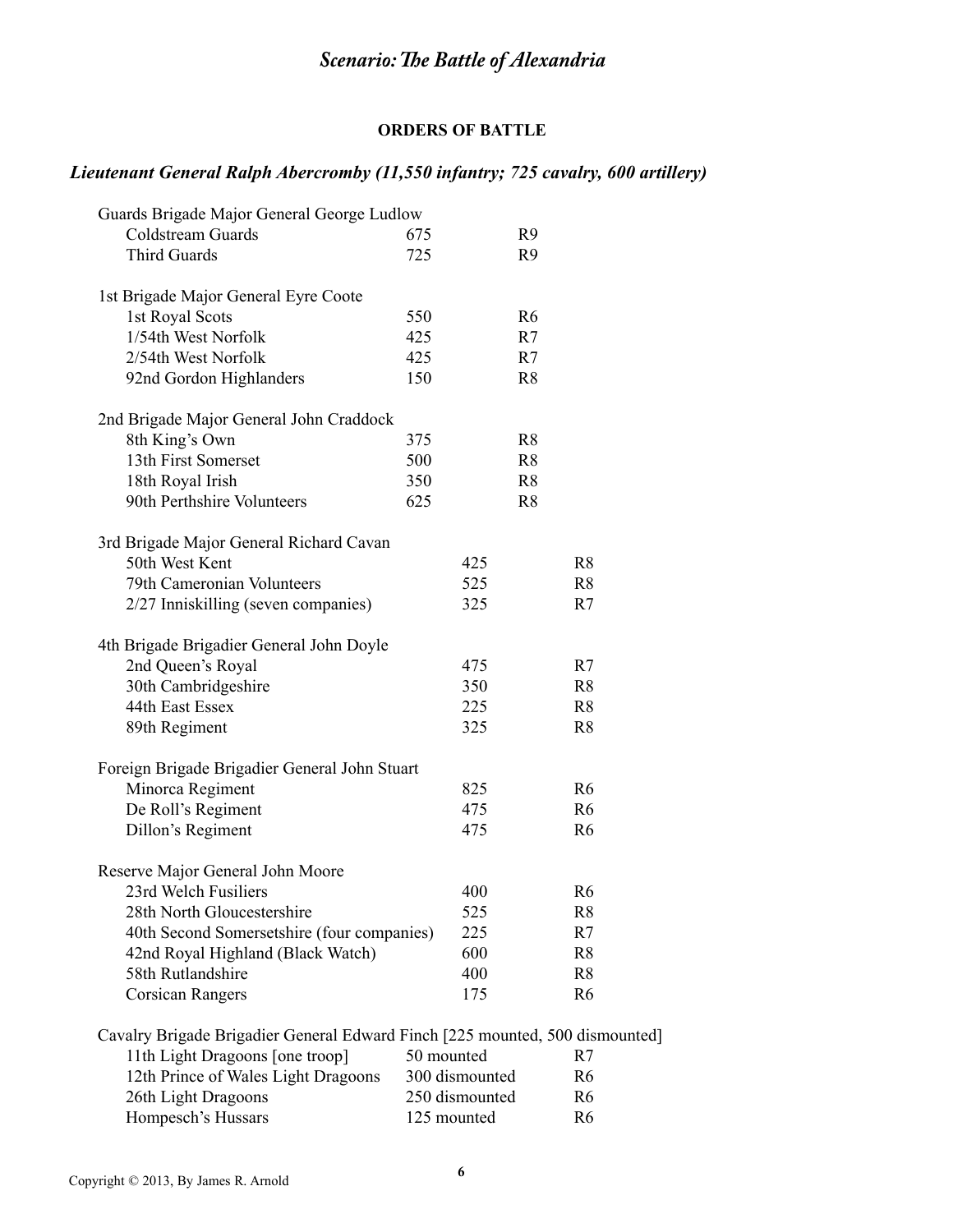| Royal Artillery [thirty-four field pieces] | 600                    | all batteries at R7   |              |
|--------------------------------------------|------------------------|-----------------------|--------------|
| twenty-four light 6-pound                  | four light 12-pound    | six 5.5 inch howitzer |              |
| Redoubt 1 one 12-pound                     | Redoubt 2 one 12-pound | Redoubt 3             | one 24-pound |
|                                            |                        |                       |              |

Gunboats: firepower equivalence equals one 6-pound battery Gunboats many not fire during pre-dawn turns.

**\* \* \* \* \***

# *Army of the Orient Major General Jacques Menou (9,600 infantry; 1,450 cavalry, 350 artillery; 200 dromedary)*

| Brigadier General François Lanusse                                     |                            | V8<br>four 8-pound, two howitzer |                |                |
|------------------------------------------------------------------------|----------------------------|----------------------------------|----------------|----------------|
| Brigadier General Pierre Silly                                         |                            |                                  |                |                |
| 4th Light Demi-Brigade                                                 | 600                        |                                  | two 4-pound    | V <sub>7</sub> |
| 18th Demi-Brigade                                                      | 800                        |                                  | two 4-pound    | V <sub>7</sub> |
| Brigadier General François Valentin                                    |                            |                                  |                |                |
| 69th Demi-Brigade                                                      | 800                        |                                  | two 4-pound    | V <sub>7</sub> |
| 88th Demi-Brigade                                                      | 700                        | two 4-pound                      | V <sub>7</sub> |                |
| Major General Antoine Rampon                                           |                            |                                  |                |                |
| <b>Brigadier General Georges Eppler</b>                                |                            |                                  |                |                |
| Converged Carabiniers [three companies]<br><b>Converged Grenadiers</b> |                            | 240                              |                | V <sub>9</sub> |
| French Grenadiers [three companies]                                    |                            | 180                              |                | V <sub>9</sub> |
| Grenadiers Grec [native troops, two companies]                         |                            | 100                              |                | R <sub>6</sub> |
| 21st Light Demi-Brigade                                                |                            | 700                              | two 4-pound    | V8             |
| 32nd Demi-Brigade                                                      |                            | 900                              | two 4-pound    | V <sub>8</sub> |
| Major General Jean Renyier                                             | four 8-pound, two howitzer |                                  | V <sub>8</sub> |                |
| Major General Louis Friant                                             |                            |                                  |                |                |
| 75th Demi-Brigade                                                      | 600                        | two 4-pound                      |                | V8             |
| 25th Demi-Brigade                                                      | 650                        | two 4-pound                      |                | V8             |
| 61st Demi-Brigade                                                      | 500                        |                                  | two 4-pound    | V <sub>8</sub> |
| Major-General François Damas                                           |                            |                                  |                |                |
| 85th Demi-Brigade 800                                                  |                            |                                  | two 4-pound    | V <sub>8</sub> |
| 13th Demi-Brigade                                                      | 800                        |                                  | two 4-pound    | V8             |
| Artillery reserve                                                      |                            | three 12-pound, howitzer         |                |                |